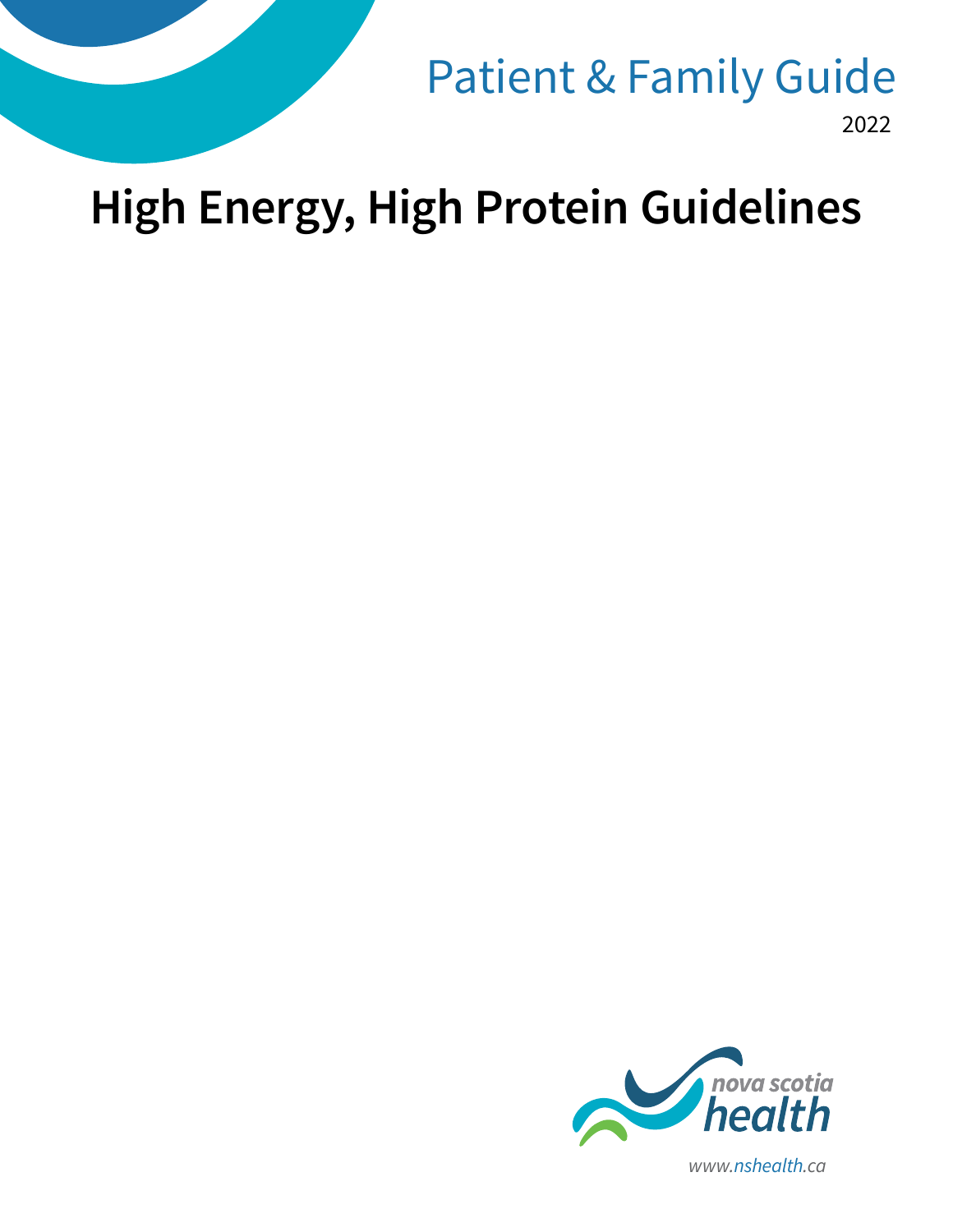## **Contents**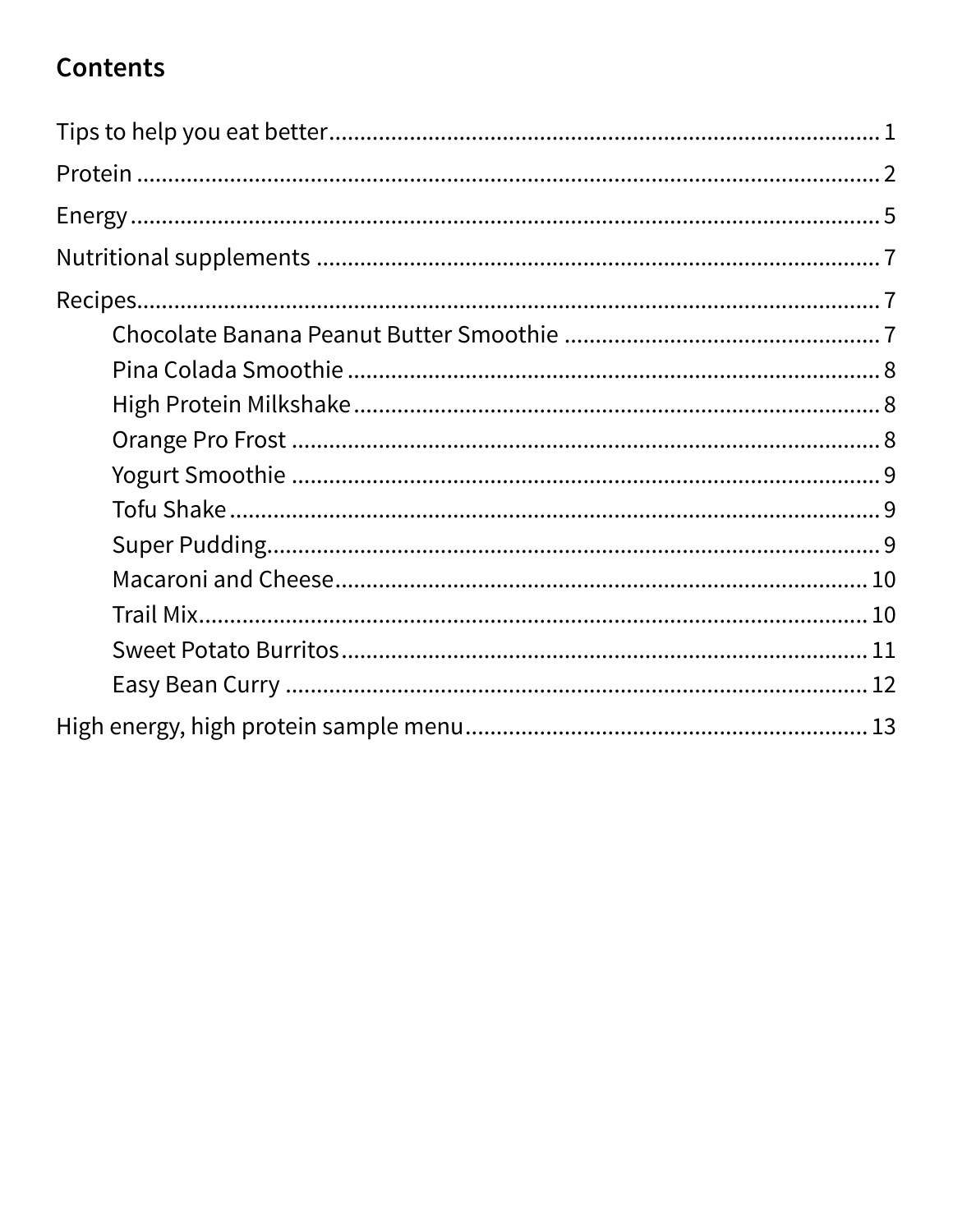## **High Energy, High Protein Guidelines**

Good nutrition is very important. It will help you feel better and stay strong. Choosing high energy, high protein foods will help you get the nutrition you need to increase your energy levels, gain or maintain weight, heal, fight or prevent infections, and recover quicker from surgery or illness.

This guide will help you choose foods with more energy and protein.

## **Tips to help you eat better**

- Make every bite count by choosing foods that are high in energy and protein. For example, choose cream soup over broth, or dried apricots over watermelon.
- Eat small meals and snacks often. Try to snack every 2 hours.
- Always have snack foods available, so you can eat when you feel hungry.
- If your appetite changes during the day, try to eat your biggest meal when food is most appealing.
- Keep frozen, canned, or ready-to-use foods on hand for when you do not feel like cooking.
- Let family and friends help you. They can shop for groceries or cook meals.
- Cook larger batches of food when you feel better. Freeze meals for times when you do not feel like cooking.
- Make meals more attractive by using brightly coloured foods and garnishes.
- Use drinks to add extra calories: choose milk, smoothies, juice, or milkshakes over water, tea, coffee, or diet sodas.
- Include a serving of protein at each meal and snack.
- Improve your appetite by going for a short walk and enjoying fresh air.
- Add extra sauces, gravies, cream, or fats to your food.
- Eat with family and friends to make meals more enjoyable.
- If you are not eating solid food, try for 8 cups of high energy, high protein liquids each day. Try whole milk, milkshakes, smoothies, or nutritional supplement drinks.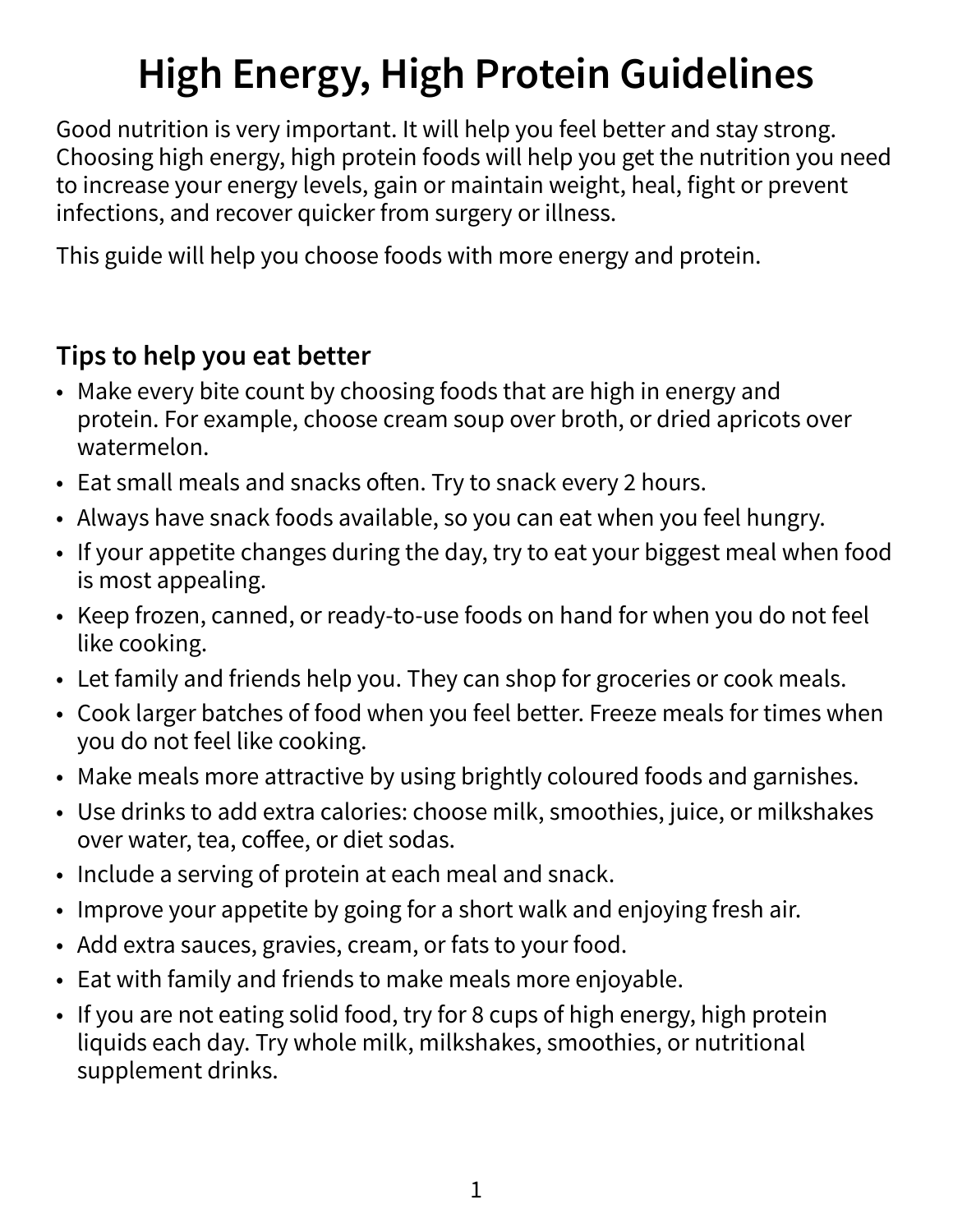## **Protein**

- Your body uses protein to build and repair cells, heal, build muscle, and fight infections.
- The main food sources of protein include meat, poultry, fish, eggs, dairy products, legumes (dried beans, peas, lentils), nuts, tofu, and soy.
- Eating protein from a wide variety of foods will also help you meet your nutrient needs for iron, zinc, vitamin B12, calcium, and vitamin D.

| Good food sources of protein: |  |
|-------------------------------|--|
|-------------------------------|--|

| Food                                          | <b>Serving size</b>                             | <b>Grams of protein</b><br>(approximate) |
|-----------------------------------------------|-------------------------------------------------|------------------------------------------|
| Meat, poultry, fish,<br>seafood, shellfish    | 1/2 cup (125 ml) or $2\frac{1}{2}$ oz<br>(75 g) | $\vert 21 \mathrm{g} \vert$              |
| Firm tofu                                     | 3/4 cup (175 ml) or 150 g                       | 12 <sub>g</sub>                          |
| Egg                                           | 1 large                                         | 6 g                                      |
| Cheese                                        | $1\frac{1}{2}$ oz $(50 g)$                      | 12 <sub>g</sub>                          |
| Cottage cheese                                | $1/2$ cup (125 ml)                              | 13 <sub>g</sub>                          |
| Fortified soy drink                           | 1 cup (250 ml)                                  | $7$ to $8g$                              |
| Legumes, cooked                               | 3/4 cup (175 ml)                                | 12 <sub>g</sub>                          |
| Milk (cow's)                                  | 1 cup (250 ml)                                  | 9g                                       |
| Yogurt or kefir                               | 3/4 cup (175 ml)                                | 7g                                       |
| Greek yogurt                                  | 3/4 cup (175 ml)                                | 14g                                      |
| Peanut (or other nut)<br>butters              | 2 tbsp (30 ml)                                  | 4g                                       |
| Nuts, seeds                                   | $1/4$ cup (60 ml)                               | $3$ to $8$ g                             |
| Bread, 6-inch pita, naan<br>bread, or paratha | 1 slice                                         | 4g                                       |
| Cereal (cold)                                 | $1/4$ cup (30 g)                                | 3g                                       |
| Cereal (hot)                                  | 3/4 cup (175 ml)                                | 4g                                       |
| Pasta, rice (cooked)                          | $1/2$ cup (125 ml)                              | 3g                                       |
| Quinoa (cooked)                               | 1/2 cup (125 ml)                                | 4g                                       |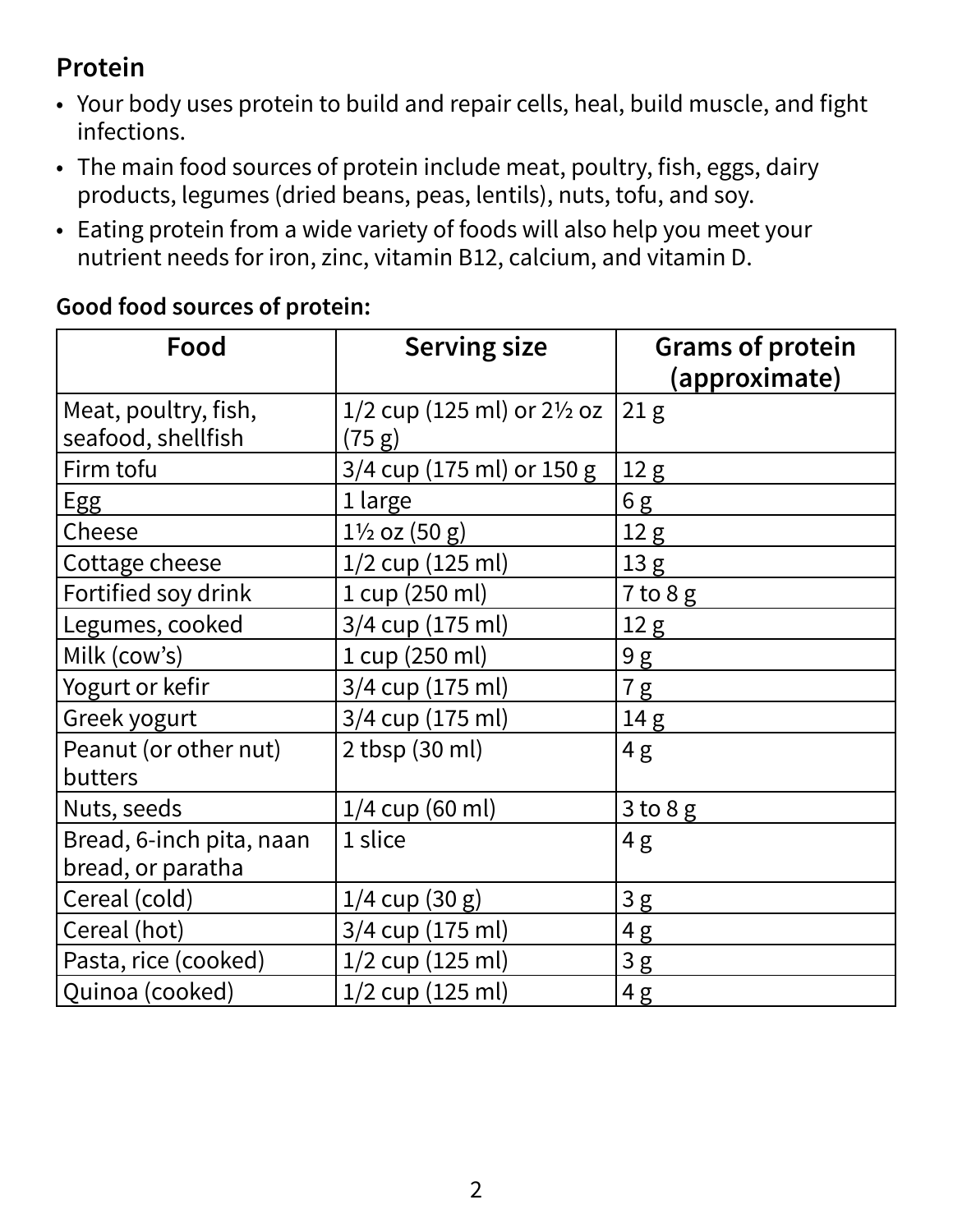| Food       | <b>Serving size</b>                                                               | <b>Grams of protein</b><br>(approximate) |
|------------|-----------------------------------------------------------------------------------|------------------------------------------|
| Vegetables | • 1 cup (250 ml) of lettuce $ 2 g $<br>or 1/2 cup (125 ml) of<br>other vegetables |                                          |
|            | $\cdot$ 1 cup (250 ml) of green<br>peas                                           | 8g                                       |
| Fruit      | 1 fruit or $1/2$ cup (125 ml)                                                     | $1 \text{ g}$                            |

#### **Ask your dietitian how many grams of protein you should try to eat each day.**

For more information on portion sizes, visit:

› www.unlockfood.ca

#### **Try these ideas to add protein:**

| Food                                                                                  | How to use                                                                                                          |
|---------------------------------------------------------------------------------------|---------------------------------------------------------------------------------------------------------------------|
| Skim milk powder:<br>2 tbsp has 45 calories<br>and $4\frac{1}{2}$ grams of<br>protein | • Add to cold foods like low sugar yogurts, puddings,<br>custards, or fruit smoothies.                              |
|                                                                                       | • Add to hot foods like mashed potatoes, cooked<br>cereals, soups, sauces, ground meats, casseroles, or<br>curries. |
|                                                                                       | • Make 'double milk' by adding $1/2$ cup (125 ml) of<br>skim milk powder to 1 cup (250 ml) of homogenized<br>milk.  |
| Cheese                                                                                | • Use grated or cut up in casseroles, curries, or salads.                                                           |
|                                                                                       | • Melt on top of potatoes, eggs, pasta, cooked<br>vegetables, and bean dishes.                                      |
|                                                                                       | • Add to fruit, whole grain breads, crackers, and<br>bagels.                                                        |
|                                                                                       | • Melt in sauces, dips, and soups.                                                                                  |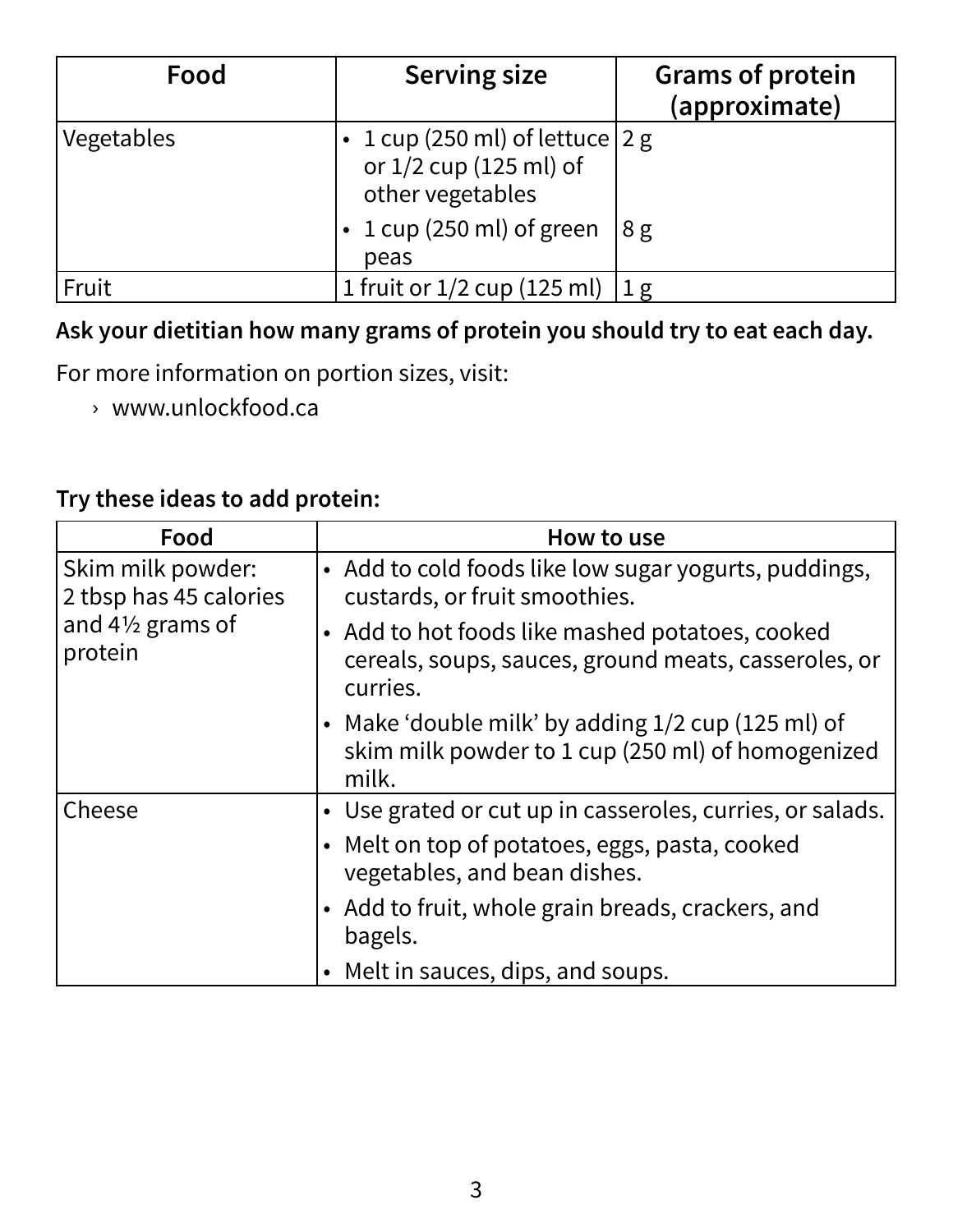| Food                                                       | How to use                                                                                 |
|------------------------------------------------------------|--------------------------------------------------------------------------------------------|
| Eggs, egg substitutes,<br>pasteurized egg whites           | • Add chopped or sliced into potato or tossed salads,<br>sandwich fillings, or casseroles. |
|                                                            | • Use extra eggs when baking or cooking.                                                   |
|                                                            | • Beat into hot soups.                                                                     |
| Nut or seed butters                                        | • Add to muffin, cookie, pancake, or waffle mixes.                                         |
|                                                            | Spread on whole grain crackers and breads, fruit, or<br>vegetables.                        |
|                                                            | • Stir into yogurt or hot cereals.                                                         |
| Nuts, seeds                                                | • Sprinkle on yogurts and puddings, cereals, salads,<br>or stir-fry.                       |
|                                                            | • Add to ground meats.                                                                     |
| Legumes                                                    | • Add to casseroles, curries, soups, stews, chili, salads,<br>dips, or spreads.            |
| Meat, poultry, fish,<br>seafood, shellfish                 | • Add to casseroles, soups, pastas, salads, egg dishes,<br>or rice.                        |
|                                                            | • Spread pâté on whole grain breads and crackers.                                          |
| Soy products (tofu,                                        | Mix into smoothies, sauces, soups, or chowders.<br>$\bullet$                               |
| textured vegetable<br>protein (TVP), soy<br>beans/edamame, | • Add to salads, stir-fry, curries, or casseroles.                                         |
| tempeh)                                                    |                                                                                            |
| Wheat germ                                                 | Sprinkle into yogurt or whole grain cereals.                                               |
|                                                            | • Add to muffin, cookie, pancake, and other batters.                                       |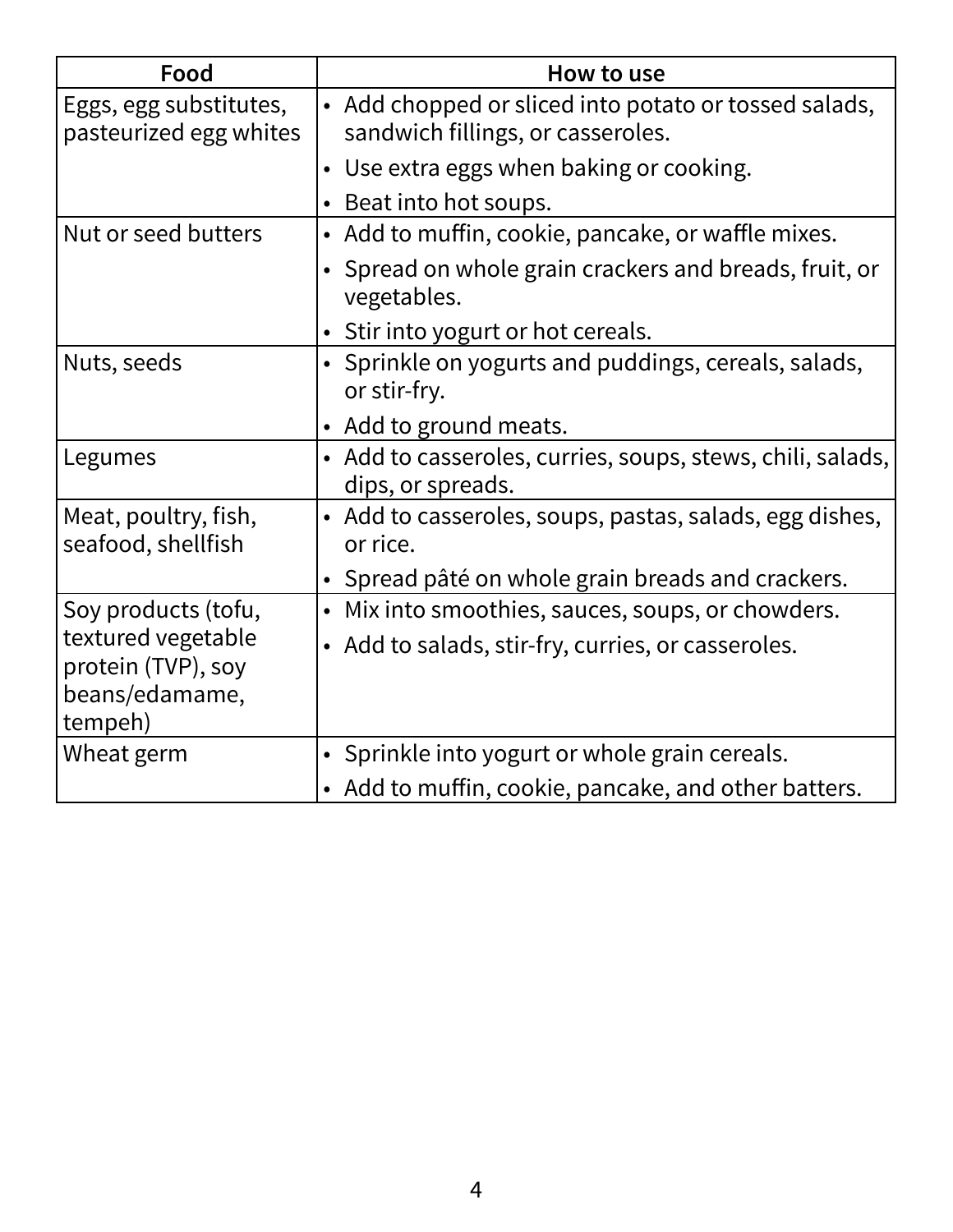## **Energy**

Energy, also known as calories, comes from carbohydrates, fat, and protein in food. You can increase your energy intake by choosing calorie-dense foods, eating more often, or eating larger portions.

| Food                 | How to use                                                                                                                                   |
|----------------------|----------------------------------------------------------------------------------------------------------------------------------------------|
| Fruit and vegetables | • Add cream sauce, cheese, margarine, butter, and/or<br>oil to vegetables.                                                                   |
|                      | • Use avocado in sandwiches, salads, and dips.                                                                                               |
|                      | • Choose fruit packed in syrup instead of water.                                                                                             |
|                      | • Add dried fruit to baking or sprinkle on cereals or<br>salads.                                                                             |
|                      | • Try raw vegetables dipped in salad dressing or<br>hummus.                                                                                  |
|                      | • Add whipped cream or Greek yogurt on top of cut-up<br>fruit.                                                                               |
|                      | • Add sour cream, cream cheese, skim milk powder, or<br>cream to mashed vegetables or potatoes.                                              |
|                      | • Make fruit into crisps or cobblers and top with ice<br>cream or whipped cream.                                                             |
| Grain products       | • Spread butter, margarine, cream cheese, or nut<br>butters on whole grain breads, crackers, and<br>muffins.                                 |
|                      | • Choose calorie-dense cereals, like granola with nuts.<br>Try these cereals with homogenized milk or added<br>to Greek yogurt or ice cream. |
|                      | • Add honey, brown sugar, or nut butters to hot cereal.                                                                                      |
|                      | • Use jams, jellies, honey, brown sugar, or syrup on<br>cereals, French toast, pancakes, or waffles.                                         |
|                      | • Add breadcrumbs, oatmeal, or wheat germ to<br>baking mixes, meatloaf, or hamburgers.                                                       |
|                      | • Add pesto sauce to pasta and pizza.                                                                                                        |
|                      | • Use olive or canola oil as a dip for whole grain<br>breads.                                                                                |

### **Try these ideas to add energy (calories):**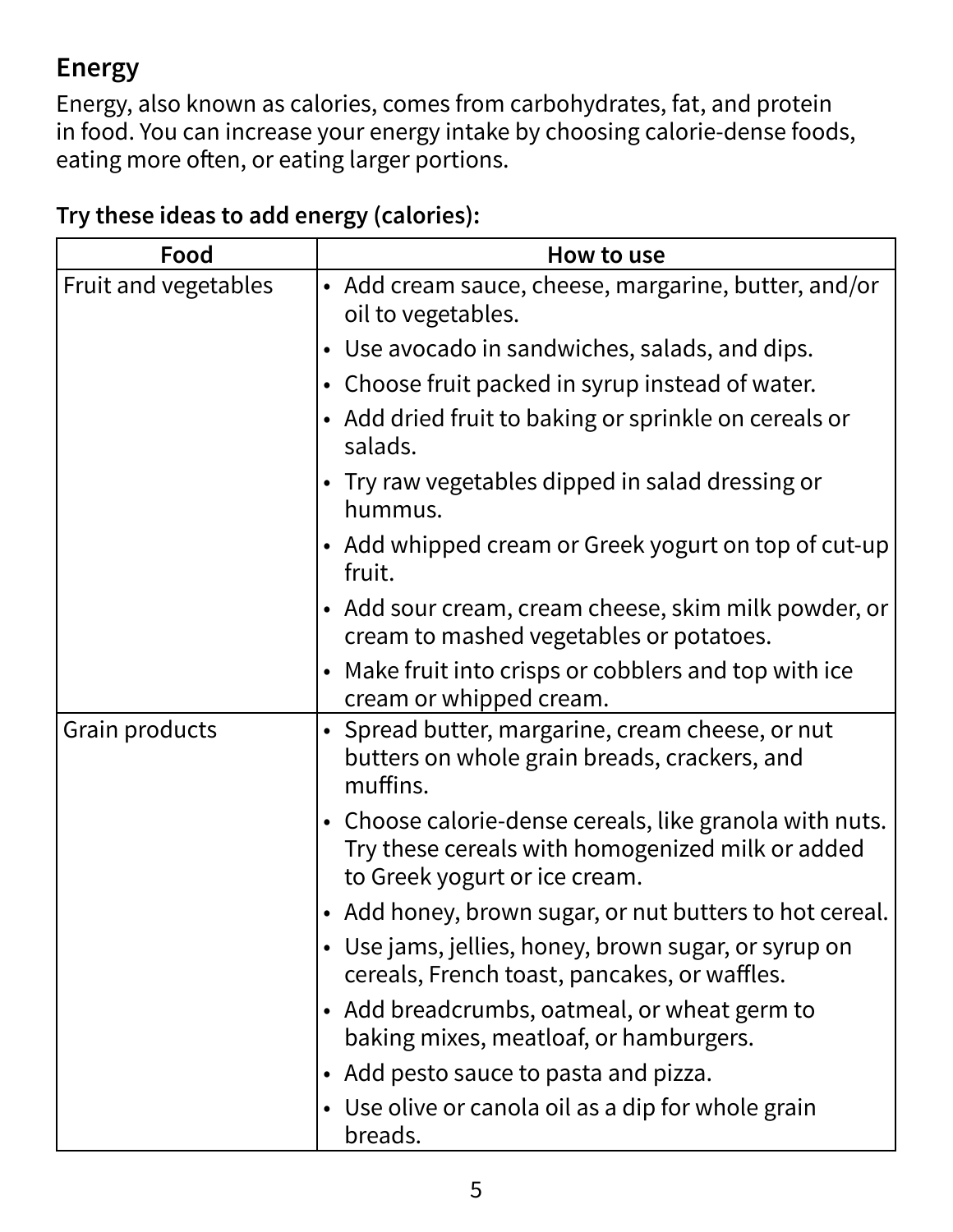| Food                  | How to use                                                                                                                                                                      |
|-----------------------|---------------------------------------------------------------------------------------------------------------------------------------------------------------------------------|
| Meat and alternatives | • Add gravies or sauces to meat, poultry, and fish.                                                                                                                             |
|                       | • Mix mayonnaise with chopped chicken or fish to<br>make sandwich filling.                                                                                                      |
|                       | • Spread nut butters on bagels, bread, and crackers.                                                                                                                            |
|                       | • Use pesto sauce on fish and chicken.                                                                                                                                          |
|                       | • Add nuts and seeds to salads, stir-fry, cereals,<br>yogurts, puddings, ice cream, and baked goods.                                                                            |
|                       | • Choose high-calorie options, like fatty fish (salmon,<br>trout, herring, mackerel) and chicken legs or thighs.                                                                |
|                       | • Use extra eggs when baking or cooking (even when<br>using a baking mix).                                                                                                      |
| Milk and alternatives | • Add powdered milk to homogenized milk, yogurt,<br>mashed potatoes, puddings, custards, sauces,<br>gravies, smoothies, milkshakes, soups, batters,<br>cereals, and hot drinks. |
|                       | • Choose yogurt and cheese made with a high<br>percentage of fat.                                                                                                               |
|                       | • Use cream or half-and-half instead of milk in recipes.                                                                                                                        |
|                       | • Add whipped cream to fruit, puddings, ice cream,<br>pies, Jell-O <sup>®</sup> , French toast, pancakes, waffles, and<br>hot drinks.                                           |
|                       | • Add sweetened condensed milk to puddings and<br>milkshakes.                                                                                                                   |
|                       | • Add cream cheese or grated hard cheese to<br>scrambled eggs.                                                                                                                  |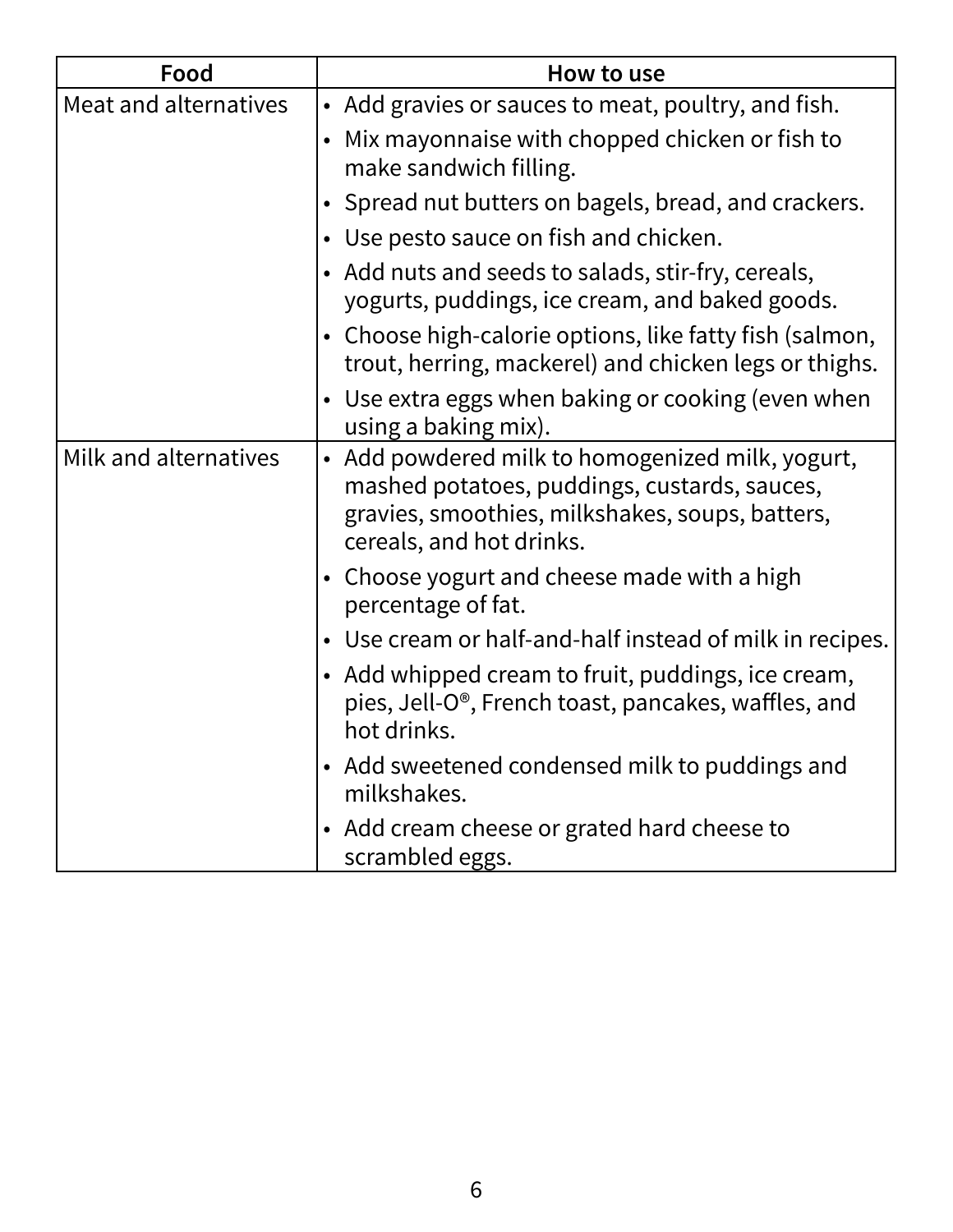## **Nutritional supplements**

- You may want to use nutritional supplements for extra energy and protein. These can help when you are not able to eat a full meal or are having trouble meeting your nutritional needs through food. They can also be used if you are having trouble chewing and need to have liquids.
- These drinks can meet all of your nutritional needs, if you drink the right amount.
- Most drugstores and grocery stores have nutritional supplement drinks, in brand names (like Boost®, Ensure®) and store brands (like Equate™, President's Choice®). Read the labels to find out which supplement is right for you.
- You can also buy protein powder (like Beneprotein®, Boost® Just Protein™), which can be mixed easily with most foods and liquids.
- Talk to your dietitian about whether a nutritional supplement or protein powder is right for you.

## **Recipes**

**Try these recipe ideas for a high energy, high protein snack or meal. Note: The nutritional values are estimates and may change with the ingredients used.** 

#### **Chocolate Banana Peanut Butter Smoothie**

1 cup (250 ml) Greek yogurt

- 1 cup (250 ml) vanilla ice cream
- 2 tbsp (30 ml) peanut butter
- 2 tbsp (30 ml) chocolate syrup
- 1 frozen banana
- Mix all ingredients together in a blender. Enjoy cold. Keep leftovers in the fridge or freezer.
	- › Makes: 2 servings
	- › Energy: 450 calories
	- › Protein: 18 grams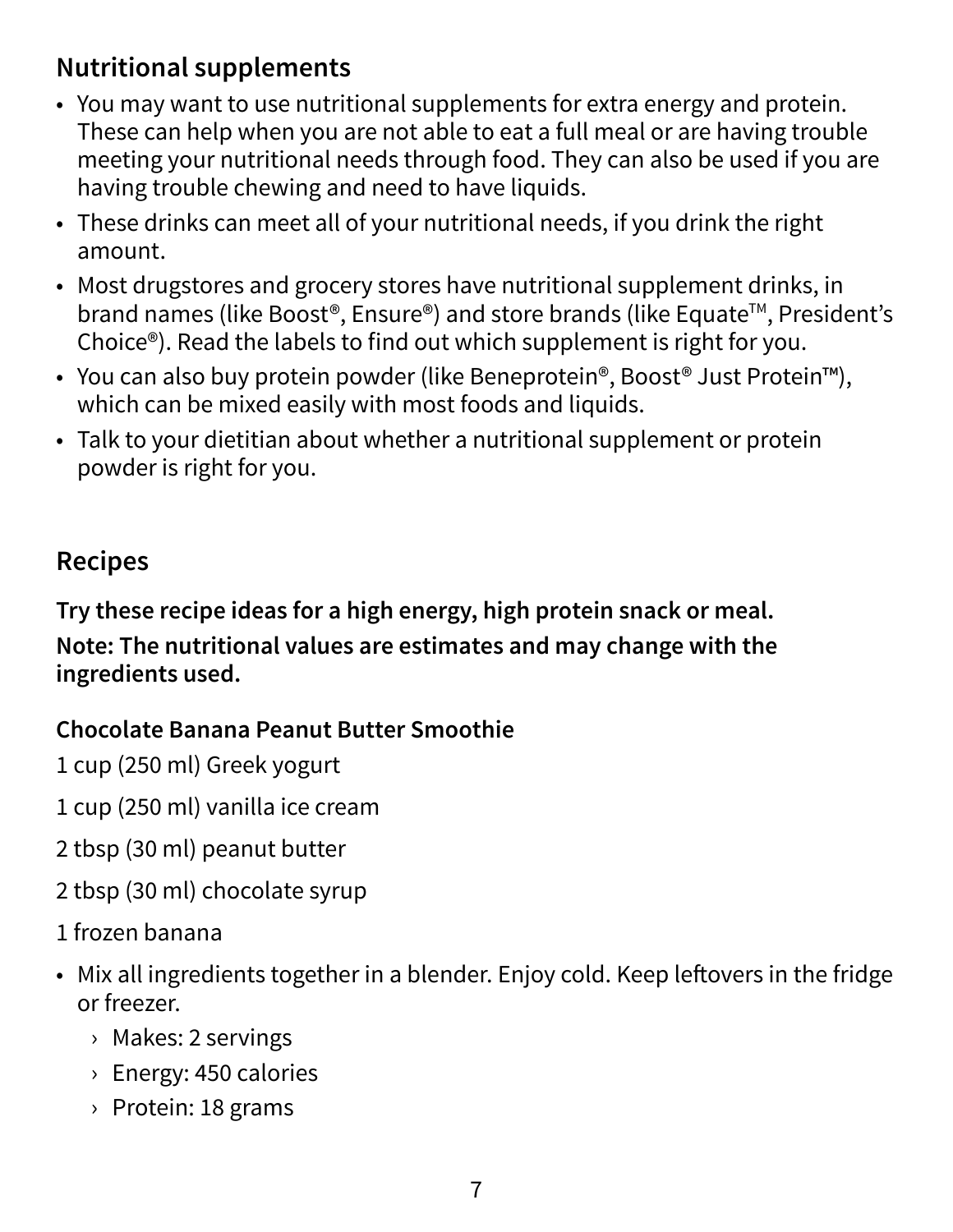## **Pina Colada Smoothie**

- 1 cup (250 ml) pineapple juice
- 1 cup (250 ml) whole milk (or nutritional supplement)
- 1 frozen banana
- 1/4 cup (60 ml) frozen strawberries
- 2 tbsp (30 ml) skim milk powder
- Mix all ingredients together in a blender. Enjoy cold. Keep leftovers in the fridge or freezer.
	- › Makes: 2 servings

› Protein: 8 grams

› Energy: 200 calories

## **High Protein Milkshake**

1 cup (250 ml) whole milk

1/2 cup (125 ml) plain ice cream or frozen yogurt

1/4 cup (60 ml) skim milk powder

1/2 cup (125 ml) fruit (try bananas or canned peaches)

- Mix all ingredients together in a blender. Enjoy cold. Keep leftovers in the fridge or freezer.
	- › Makes 1 serving

› Protein: 22 grams

› Energy: 345 calories

## **Orange Pro Frost**

1/2 cup (125 ml) orange juice

- 1/2 cup (125 ml) ice cream or sherbet
- 2 tbsp (30 ml) skim milk powder
- Mix all ingredients together in a blender. Enjoy cold. Keep leftovers in the fridge or freezer.
	- › Makes: 1 serving › Protein: 8 grams
	- › Energy: 250 calories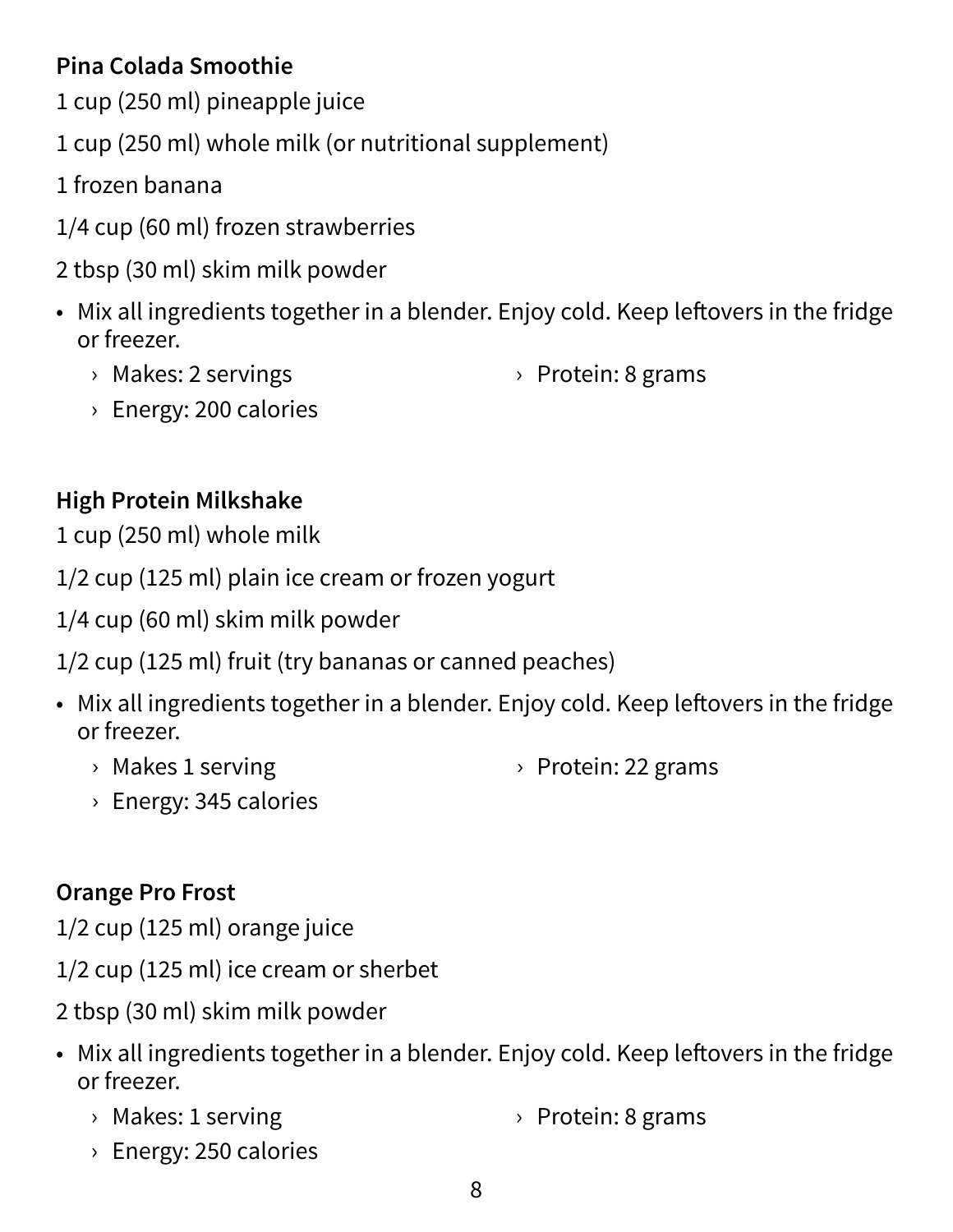#### **Yogurt Smoothie**

1 cup (250 ml) fruit (try bananas or canned peaches)

1/3 cup (80 ml) Greek, plain, or fruit yogurt

1 tbsp (15 ml) honey

1 cup (250 ml) whole milk (can add 2 tbsp (30 ml) skim milk powder)

2 ice cubes

- Mix all ingredients together in a blender. Enjoy cold. Keep leftovers in the fridge or freezer.
	- › Makes: 2 servings

› Protein: 8 grams

› Energy: 165 calories

## **Tofu Shake**

1 cup (250 ml) soy milk

1/3 cup (75 ml) soft tofu

1 tsp (5 ml) vanilla

1 cup (250 ml) soft fruit (try bananas or canned peaches)

- Mix all ingredients together in a blender. Enjoy cold. Keep leftovers in the fridge or freezer.
	- › Makes: 2 servings

› Protein: 8 grams

› Energy: 135 calories

## **Super Pudding**

1 package (125 g) instant pudding mix

2 cups (500 ml) homogenized milk

2 tbsp (30 ml) vegetable oil

3/4 cup (175 ml) skim milk powder

- Mix all ingredients together well. Put in the fridge and leave until set. Enjoy with whipped cream.
	- › Makes: 4 servings › Protein: 13 grams
	- › Energy: 310 calories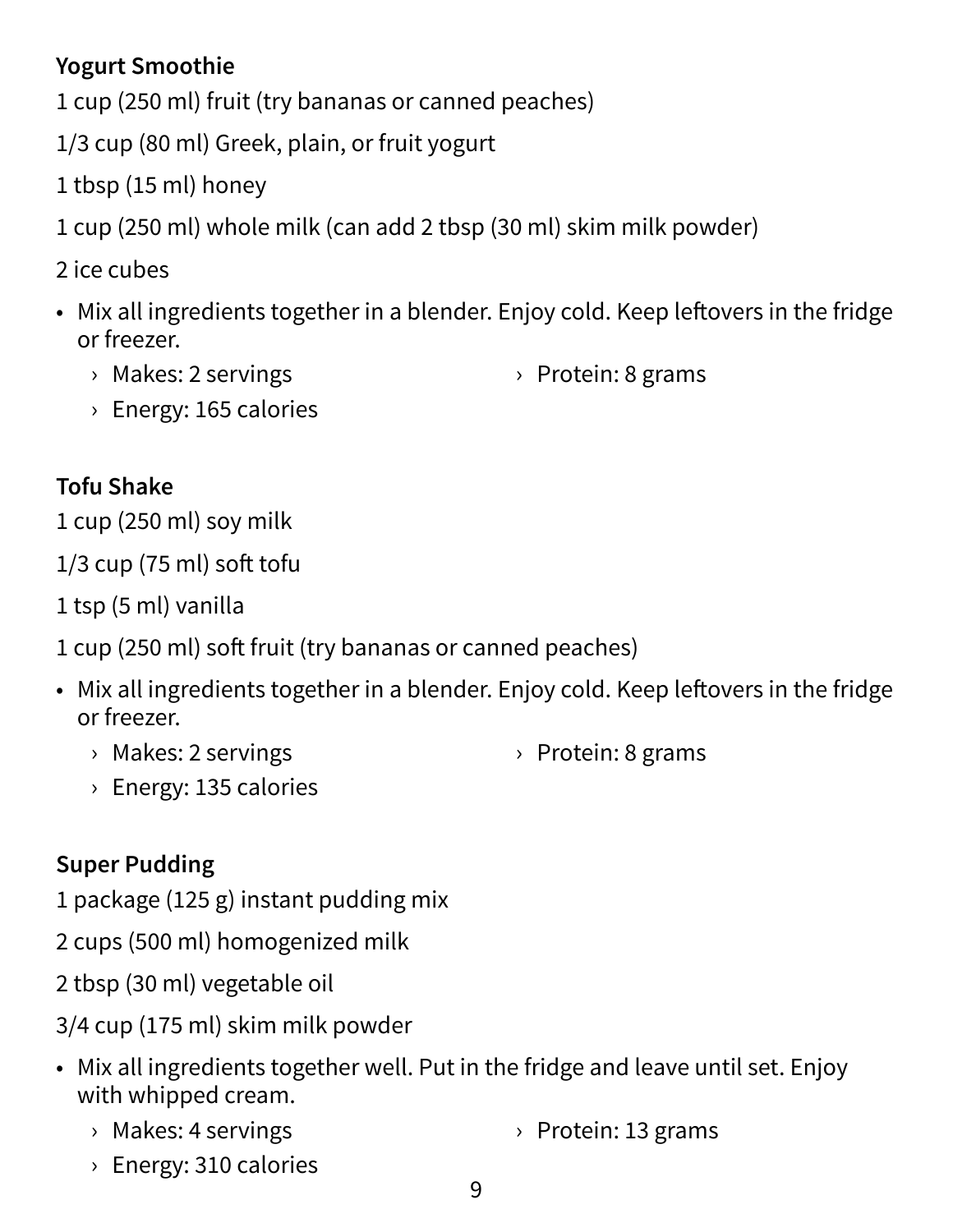#### **Macaroni and Cheese**

- 3 cups (750 ml) cooked pasta, drained
- 1/4 cup (60 ml) butter or margarine
- 1 tbsp (15 ml) flour

2 egg yolks, slightly beaten

- 1 cup (250 ml) grated cheese
- 1/4 cup (60 ml) evaporated milk

3/4 cup (175 ml) whole milk

pinch of salt

pepper (to taste)

6 crackers (can also use 1/2 cup [250 ml] breadcrumbs)

- Preheat oven to  $400^{\circ}$  F.
- Melt butter in a large pan. Stir in flour, egg yolks, salt, and pepper. Add milk, stirring often on low heat until sauce starts to thicken. Add grated cheese.
- Mix together sauce and cooked pasta, then place in a greased baking dish. Top with crackers and more grated cheese. Bake until bubbling.
	- › Makes: 4 servings

› Protein: 17 grams

› Energy: 450 calories

## **Trail Mix**

1 cup (250 ml) mixed nuts (peanuts, walnuts, pecans, almonds, etc.)

- 1/2 cup (125 ml) shredded coconut
- 1 cup (250 ml) dried fruit (raisins, cranberries, papaya, pineapple, etc.)
- 1 cup (250 ml) chocolate chips or M&M's®
- Mix all ingredients together well. Store in an airtight container for up to 1 month.
	- › Makes: 6 servings › Protein: 5 grams
	- › Energy: 250 calories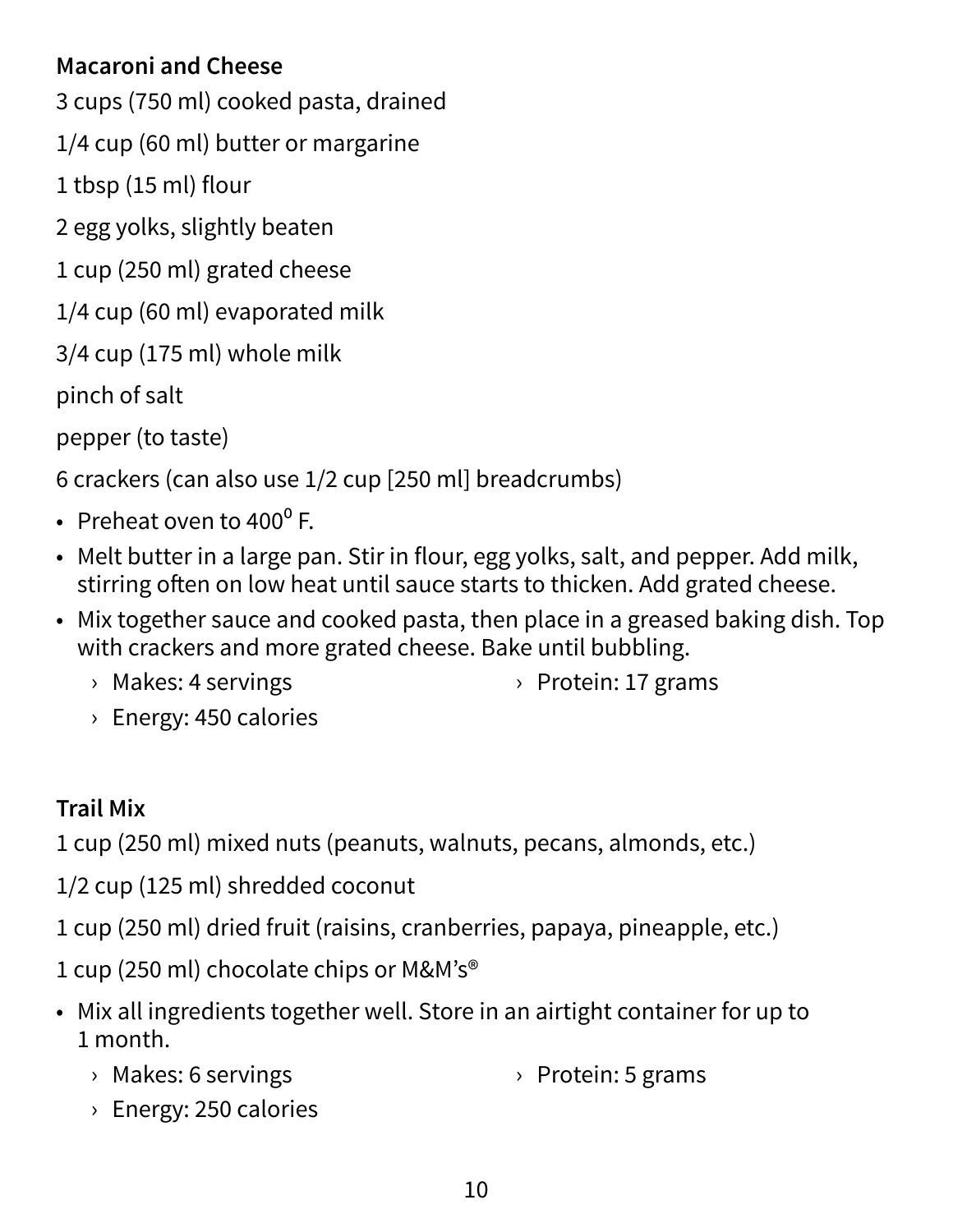#### **Sweet Potato Burritos**

- 1 tbsp (15 ml) vegetable oil
- 1 onion, chopped
- 4 cloves garlic, minced
- 6 cups ( $1\frac{1}{2}$  litres) kidney beans, rinsed and drained
- 2 cups (500 ml) water
- 3 tbsp (45 ml) chili powder
- 4 tsp (20 ml) mustard
- 2 tsp (10 ml) ground cumin
- pinch of cayenne pepper (to taste)
- 3 tbsp (45 ml) soy sauce
- 4 cups (1 litre) sweet potato, cooked and mashed
- 12 whole wheat flour tortillas
- 1 cup (250 ml) shredded cheese
- Preheat oven to  $350^{\circ}$  F.
- Heat oil in a frying pan and saute onion and garlic until soft. Mash beans into the onion mixture. Gradually stir in water, heating until warm. Remove from heat.
- Stir in soy sauce, chili powder, mustard, cumin, and cayenne.
- In each tortilla, add an equal amount of bean mixture and mashed sweet potatoes. Roll up tortillas and place on a baking sheet. Cover with cheese. Bake for 12 minutes.
	- › Makes: 6 servings (2 burritos each)
	- › Energy: 420 calories
	- › Protein: 24 grams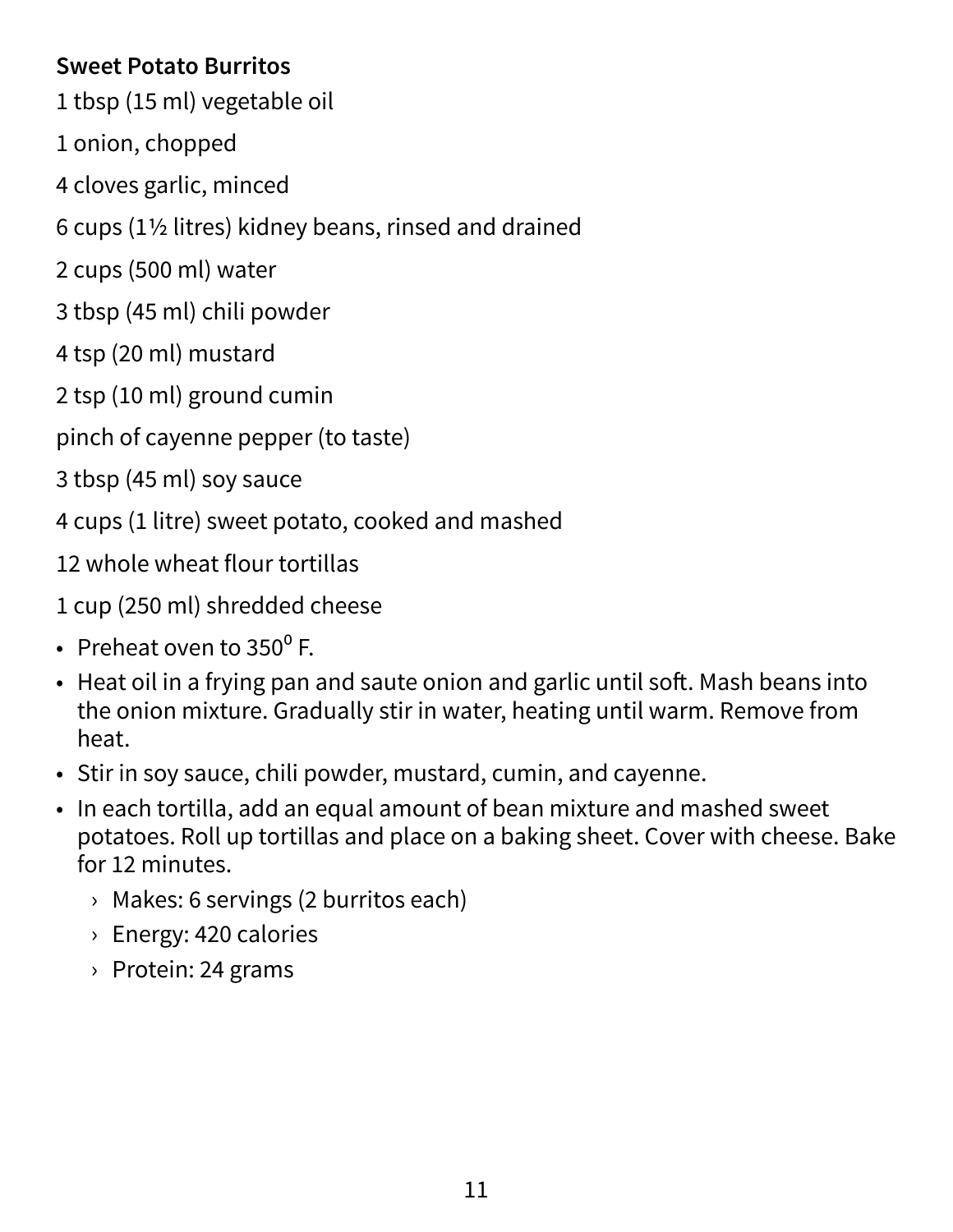#### **Easy Bean Curry**

- 1 tbsp (15 ml) vegetable oil
- 1 onion, chopped
- 2 garlic cloves, chopped
- 1 tsp (5 ml) ginger, minced
- 1 tsp (5 ml) ground cumin
- 1 tsp (5 ml) ground paprika
- 2 tsp (10 ml) garam masala
- 1 can (400 g) chopped tomatoes
- 1 can (400 g) kidney beans, rinsed and drained
- 1 can (400 g) chickpeas, rinsed and drained
- Heat oil in a large frying pan over low-medium heat. Saute onion, garlic, and ginger until soft.
- Add spices and cook for 1 minute.
- Add tomatoes, drained beans, and chickpeas. Bring to a boil, then lower heat and simmer for 15 minutes. Season to taste. Serve with rice or naan bread.
	- › Makes: 4 servings
	- › Energy: 450 calories
	- › Protein: 21 grams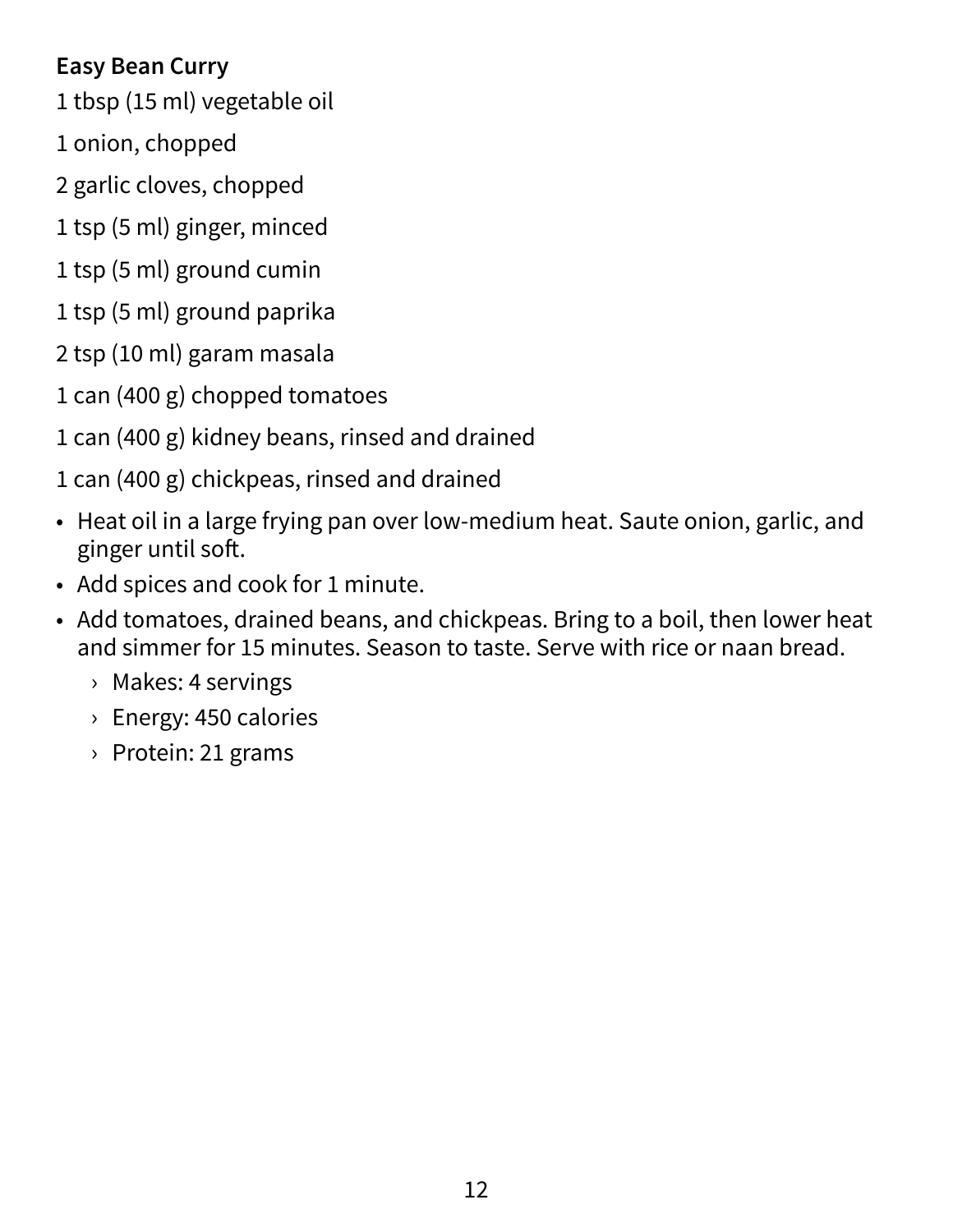## **High energy, high protein sample menu**

(about 2,740 calories and 154 g protein)

### **Breakfast**

1/2 cup (60 g) granola 3/4 cup (180 ml) Greek yogurt 1/4 cup (35 g) mixed nuts 1/2 cup (70 g) raspberries

#### **Mid-morning snack**

1/2 cup (125 ml) raw vegetables 3 tbsp (45 ml) hummus  $1\frac{1}{2}$  oz (50 g) cheddar cheese

### **Lunch**

1/2 cup (65 g) diced chicken mixed with 30 ml (2 tbsp) mayonnaise on 2 slices of whole wheat bread

1 banana with 1 cup (250 ml) whole milk

#### **Mid-afternoon snack**

1 cup (250 ml) Chocolate Banana Peanut Butter Smoothie (see recipe on page 7)

#### **Supper**

3 oz (75 g) salmon 1/2 cup (90 g) quinoa, cooked 1/2 cup (75 g) steamed broccoli with melted cheese on top

#### **Evening snack**

1/2 cup (125 ml) guacamole 15 tortilla chips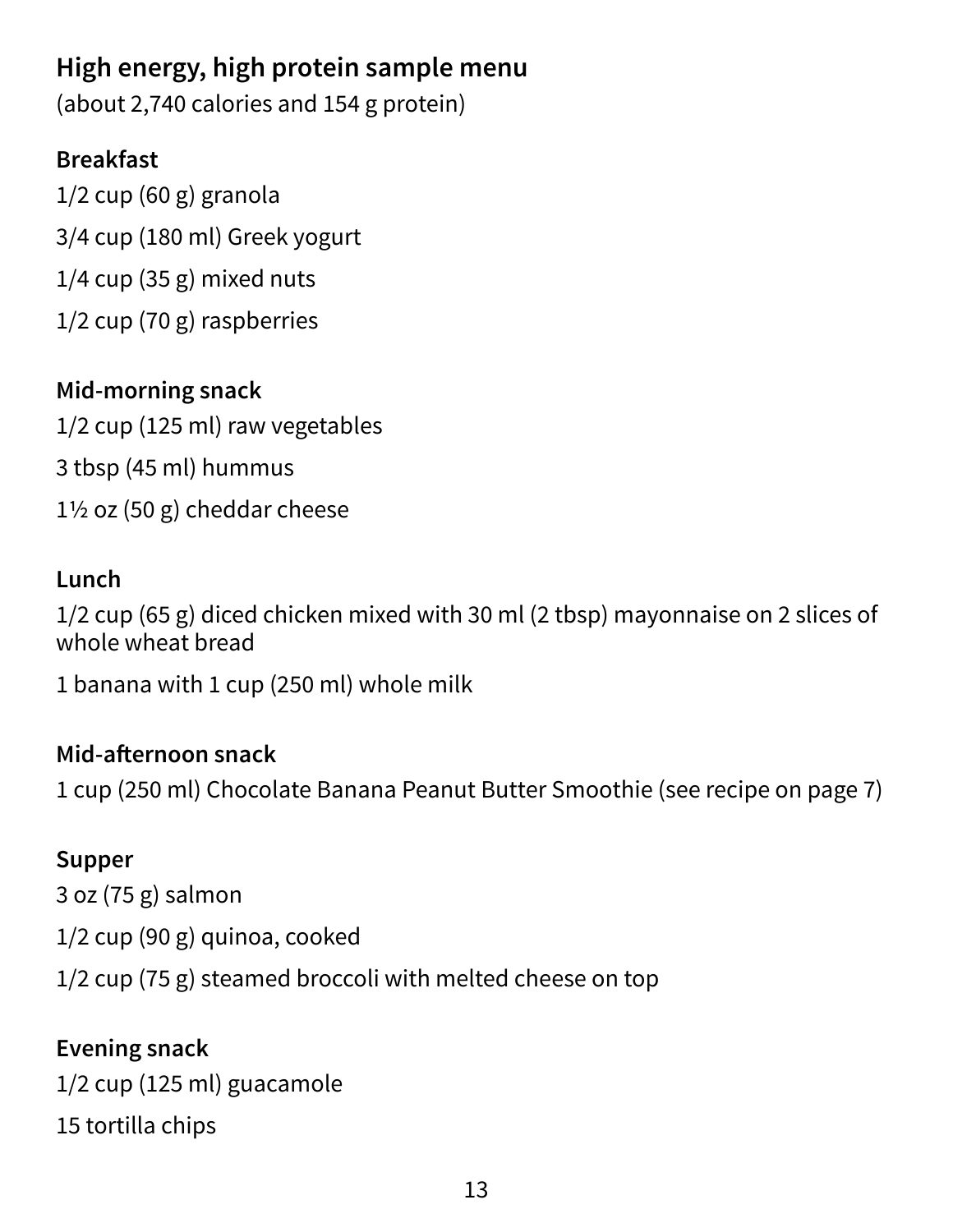What are your questions?

Please ask. We are here to help you.

## **Questions for my health care team:**